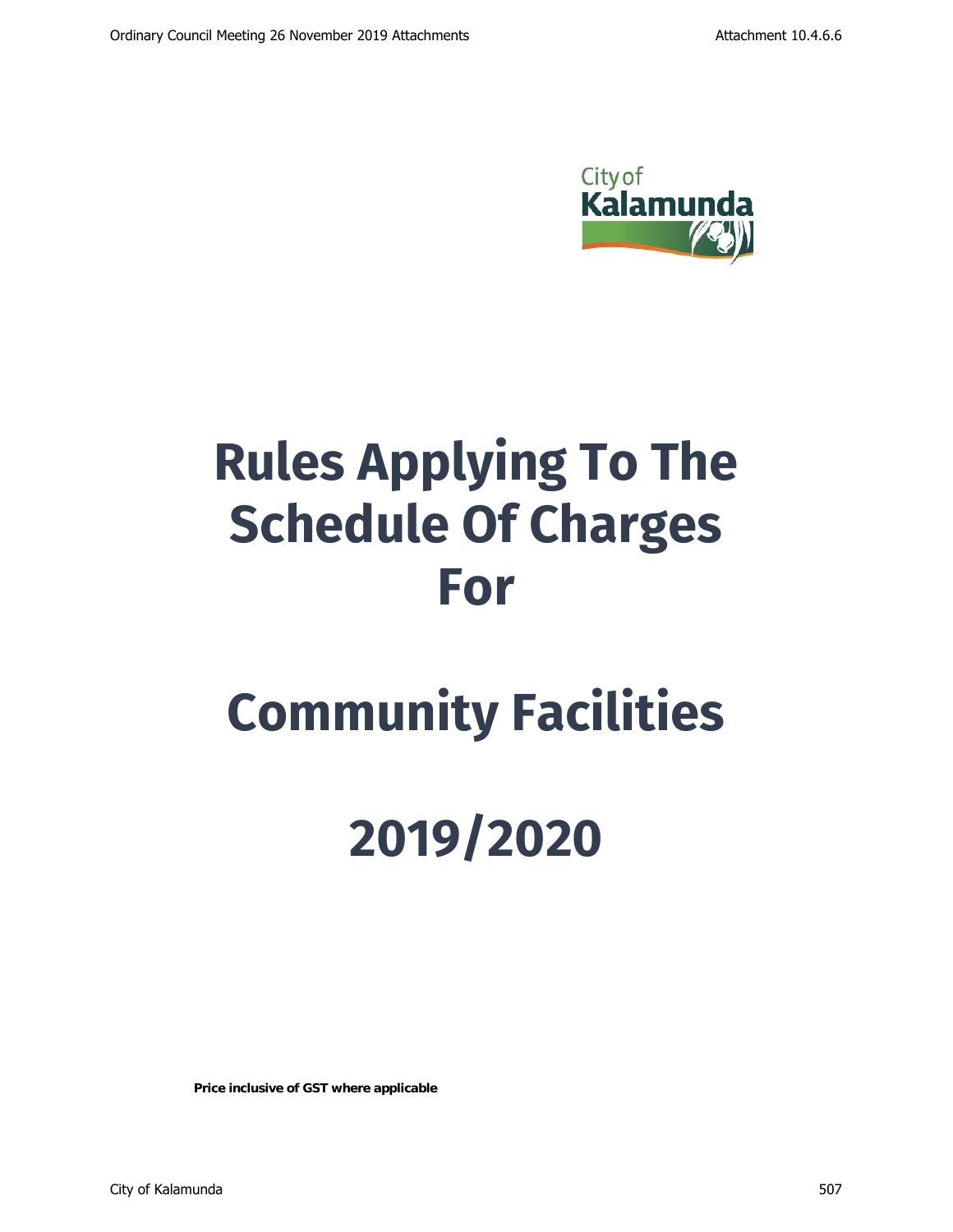# **SCHEDULE OF FEES AND CHARGES**

## **CATEGORIES**

#### **Functions**

Functions consist of events such as: parties, quiz nights, fundraisers, weddings, celebrations, performances, shows, etc.

#### **Commercial Rate**

Commercial rates apply to organisations or individuals that do not qualify for Community Group or Community Group Annual Event rates.

#### **Community Group Rate**

Community Group rates apply to incorporate not for profit organisations where the fees charged are to recoup costs incurred. This charge applies to Service Clubs, Schools, Scouts, Guides, Church Groups, Charitable Organisations, etc.

#### **Community Group Annual Events**

Community Groups which hold an annual community event will be charged the Community Group Rate where possible (i.e. no alcohol involved) and a bond will apply. This applies for events such as Arts & Crafts & Woodturners Exhibitions, local Festivals (i.e. Harvest & Zig Zag Festivals), Wine Shows and Fundraising Concerts. If alcohol is being consumed then the relevant fees will apply.

**Note:**

**Local Schools and Local Seniors Groups will receive a 50% discount. (This does not apply to Liquor Permit, Bonds, Cleaning or Security Callout Fees). For discount to apply to seniors groups, the activity must be exclusively for seniors.**

**Local Schools within the City of Kalamunda**

- Carmel Adventist College
- Carmel Adventist Primary School
- Dawson Park Primary School
- Darling Range Sports College
- Edney Primary School
- Falls Road Primary School
- Forrestfield Primary School
- Gooseberry Hill Primary School
- Heritage College
- **J** High Wycombe Primary School
- Hillside Christian College
- Kalamunda Christian School
- Kalamunda Primary School
- Kalamunda Senior High School Lesmurdie Primary School Lesmurdie Senior High School Maida Vale Primary School Mary's Mount Primary School Matthew Gibney Primary School Mazenod College Pickering Brook Primary School Spring Road Community Kindy St Brigid's College Walliston Primary School Wattle Grove Primary School Woodlupine Primary School

*Price inclusive of GST where applicable* **2019/20**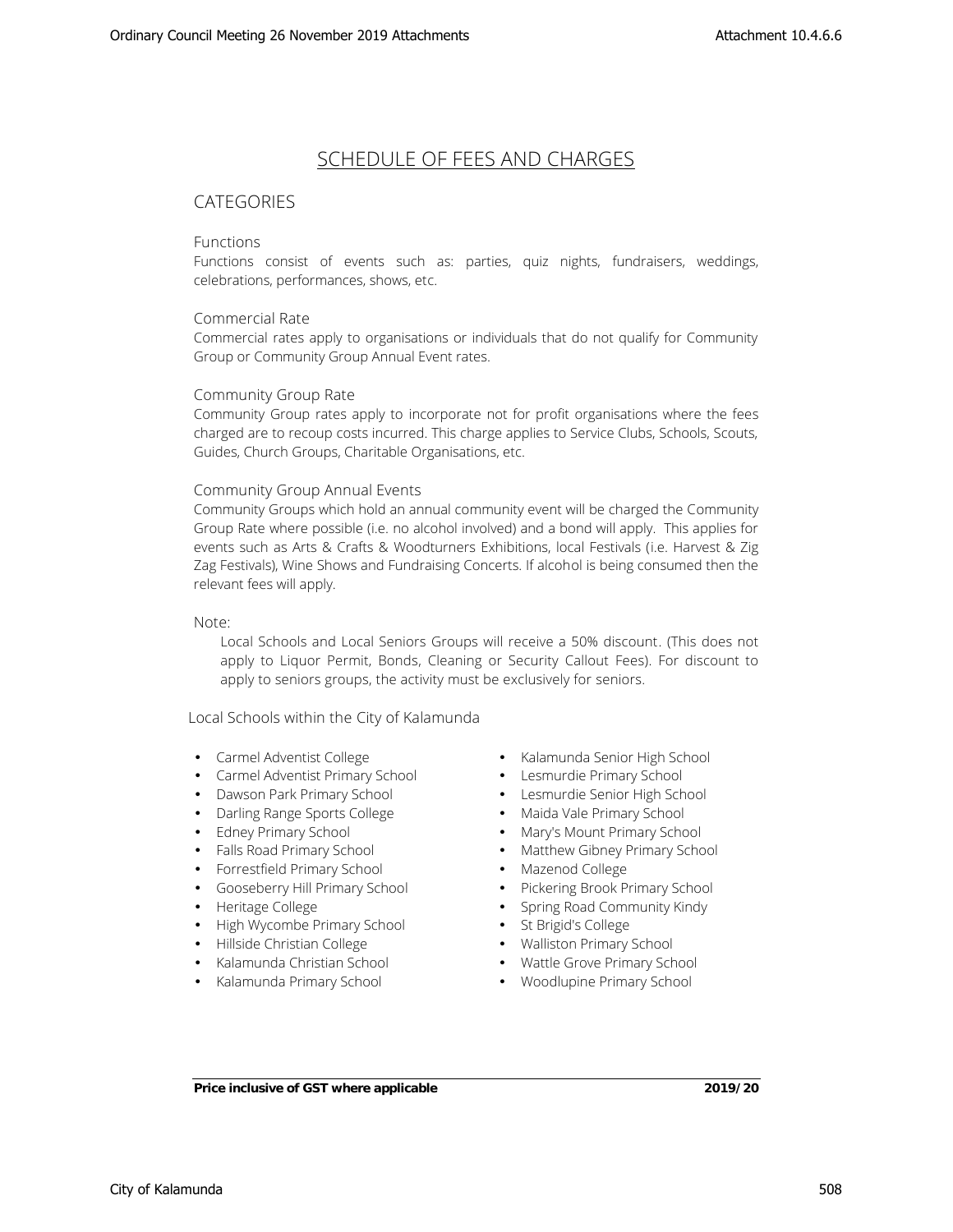### **FREE USAGE AND EXEMPTION FROM HIRE FEES**

- 1. All users of Council facilities will be charged the standard rate of hire set by Council. Groups or individuals seeking a variation to these rates should apply in writing to Council for a donation to offset this fee or an exemption.
- 2. The following organisations are exempt from hire fees:
	- Advisory/Management Committees various venues for routine meetings. (Note: sub committees appointed by Management/Advisory Committees do not share automatic entitlements for a meeting venue)
	- Agricultural Society Agricultural Hall and Kostera Oval for the Annual Show and flower exhibition
	- Blood donor clinics various venues Progress/Residents' Associations monthly meeting - various venues
	- Carers of people with disability admitted free of charge upon presentation of a Companion Card
	- Forrestfield Community Bank monthly meeting approximately one hour Woodlupine Community Centre
	- Heritage Rose Group Falls Farm
	- High Wycombe Leisure Group Cyril Road Hall
	- Kalamunda Fire Brigade
	- Local schools use of reserves during school hours (subject to availability and durability of any reserve)
	- Podiatrist (Catherine Bradock) various venues
	- RSL Anzac Day use of Agricultural Hall
	- Seniors Coffee Lounge Woodlupine Community Centre Office
	- Senior Computer Classes Jack Healey Centre & Woodlupine Family Centre utility rooms
	- Seniors Tai Chi Woodlupine Community Centre
	- Weddings Stirk Park Administration Gardens
	- Woodlupine Family Centre GROW
	- Zig Zag Community Arts Headingly Road House
	- Jack Healey Centre Hair Dresser
	- Anderson Road Centre Foothills Mens Shed
	- Jack Healey Centre Seniors Canasta Club
	- Anderson Road Centre Uthando Project INC
	- Friends of Upper Lesmurdie Falls Inc.
- 3. Each acknowledged Elector or Resident Group, operating on a regular basis, shall be permitted the free use of a Council facility for the purpose of conducting ordinary meetings of which due notice has been given. Free use does not include usage of the Council Administration Building.
- 4. The Returned Services League (RSL) will have priority of usage of the Kalamunda Hall and memorial area for Anzac Day activities.

### **USE OF CITY FACILITIES – Priority of Use & Procedures**

Conditions of Hire, City Facilities states:

*Price inclusive of GST where applicable* **2019/20**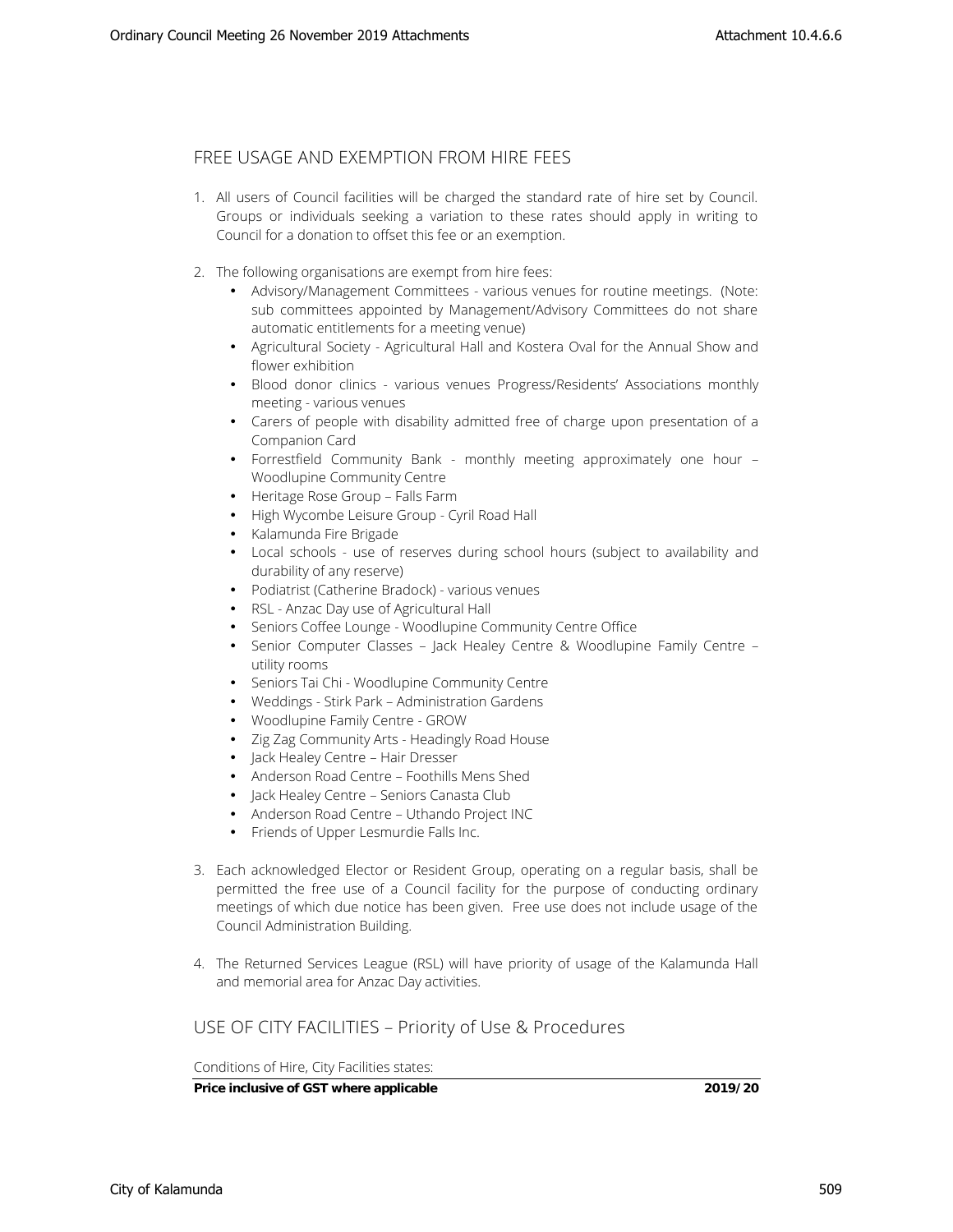"The City cannot offer exclusive use of facilities to any one group or individual and may on occasion allow usage of a facility by other community groups, individuals or the City itself. In the event of this happening, hirers will be given adequate notice and if practical, another facility made available".

Permanent Users of City facilities are defined as those who have a regular booking at a City Facility, be it on a daily, weekly, fortnightly, monthly or bi-monthly basis. These users will have priority over their regular timeslot and are not to be relocated or have a session cancelled for the purpose of a function or another casual user. The exceptions to this rule are in the case of the following:

- City run, or one-off large community events/activities
- Kalamunda Agricultural Show and Spring Flower Show (Kalamunda Agricultural Hall and Performing Arts Centre)
- ANZAC Day usage of Kalamunda Agricultural Hall
- Prior agreement from the permanent user has been obtained
- In all other instances for a permanent user to be relocated from their regular time slot, prior approval must firstly be obtained from the City.

**Procedure for Bookings of Community Group Annual Events**

Throughout the year local community groups run various community based events. These events are charged at a discounted rate and include such events as:

 Art & Craft & Woodturners Exhibitions Zig Zag Festival Perth Hills Wine Show Fundraising Concerts

These bookings are generally held once a year at the same time and where possible every effort must be made to accommodate their booking, bearing in mind that the Kalamunda Agricultural Society, Returned Services League and Kalamunda Senior High School have priority over bookings at the Kalamunda Performing Arts Centre and Kalamunda Agricultural Hall.

#### **Retainer Fee**

To prevent double bookings, users cannot have a gap in their booking. If equipment is set up in a facility but not being utilised, it is considered that the facility is still being used and no one else can use it. The user will be charged from the start of their booking until the end of their booking. If equipment is set up over night, the user will be charged until 10.00pm and again from 8.30am the following morning.

#### **Cancellation Fees**

If a booking is cancelled within 14 days of the booking, 50% of the hire fee is retained as a cancellation fee.